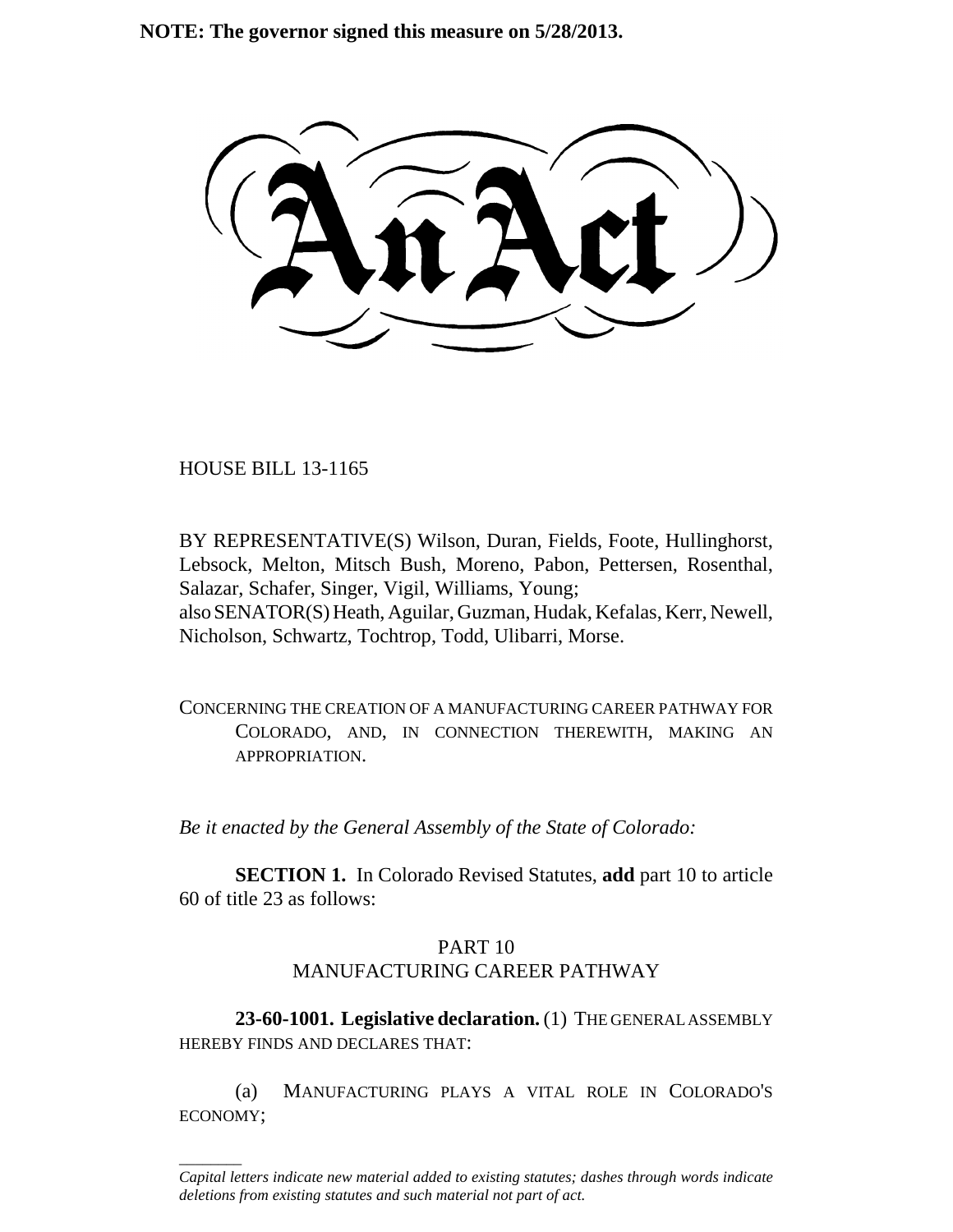(b) THE MANUFACTURING SECTOR IN COLORADO IS DIVERSE, WITH EMPLOYERS DISTRIBUTED ACROSS THE STATE;

(c) OVER FIVE THOUSAND NINE HUNDRED MANUFACTURING FIRMS EMPLOY MORE THAN ONE HUNDRED TWENTY THOUSAND EMPLOYEES AND CONTRIBUTE OVER SIXTEEN BILLION DOLLARS ANNUALLY TO COLORADO'S ECONOMY; AND

(d) BOTH DURABLE AND CONSUMABLE GOODS ARE MANUFACTURED IN COLORADO, INCLUDING PRODUCTS SUCH AS MEDICAL INSTRUMENTS, SEMICONDUCTORS AND OTHER INFORMATION TECHNOLOGY PRODUCTS, PLASTICS, AVIATION EQUIPMENT COMPONENTS, CHEMICALS, AND FOOD PRODUCTS REQUIRING SPECIALIZED PROCESSES.

(2) THE GENERAL ASSEMBLY FURTHER FINDS THAT:

(a) THE PROMISE AND CHALLENGE OF SUSTAINING GROWTH IN COLORADO'S MANUFACTURING SECTOR PRESENTS SPECIAL DIFFICULTIES DUE TO THE SCOPE AND DIVERSITY OF THE INDUSTRY;

(b) MANUFACTURING SECTOR EMPLOYERS HAVE INCREASED RELIANCE ON AUTOMATED AND COMPUTER-INTEGRATED CONTROL PROCESSES AND "LEAN" MANUFACTURING PRINCIPLES;

(c) WORKERS IN THIS EMPLOYMENT ENVIRONMENT NEED FOUNDATIONAL KNOWLEDGE, SPECIALIZED SKILLS, PORTABLE PRODUCTION SKILLS, AS WELL AS FLEXIBILITY AND ADAPTABILITY IN WORK HABITS;

(d) THIS HAS RESULTED IN A SHORTFALL IN THE QUANTITY AND QUALITY OF THE POOL OF WORKERS WHO CAN SUCCEED IN THE MANUFACTURING SECTOR; AND

(e) BECAUSE MANUFACTURING IN COLORADO IS A DYNAMIC AND EVOLVING ECONOMIC ENGINE FOR THE STATE, THE CHALLENGES IN PREPARING A PIPELINE OF SKILLED EMPLOYEES TO WORK IN THE MANUFACTURING SECTOR MUST BE ADDRESSED, AND CURRENT AND FUTURE COLORADO WORKERS MUST BE AWARE OF THE OPPORTUNITIES IN THE INDUSTRY AND THE CAREER PATHWAY TO ACHIEVE EMPLOYMENT IN THE MANUFACTURING SECTOR.

PAGE 2-HOUSE BILL 13-1165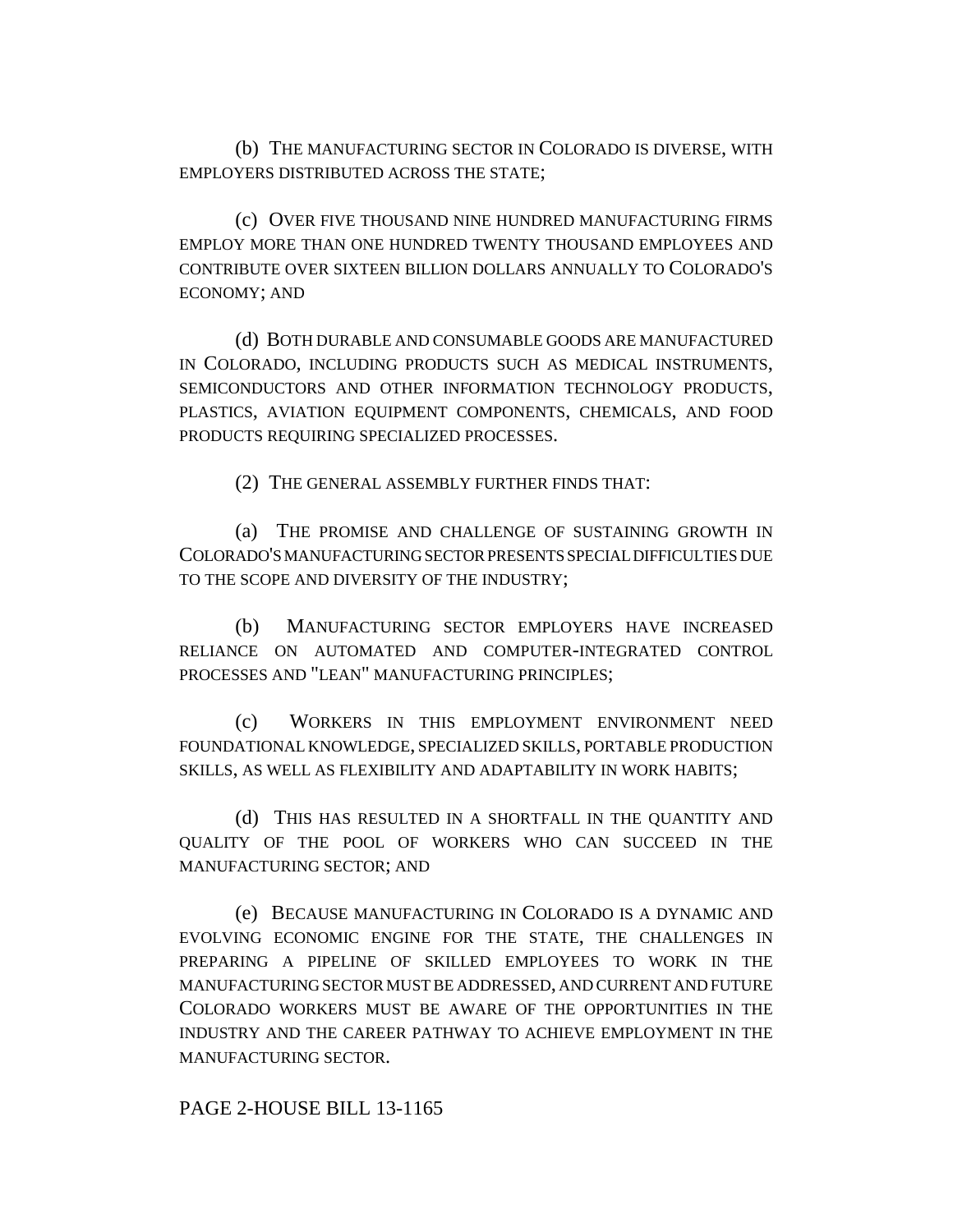(3) THEREFORE, THE GENERAL ASSEMBLY FINDS AND DECLARES THAT DEVELOPING A MANUFACTURING CAREER PATHWAY FOR COLORADO CITIZENS WILL:

(a) INCREASE THE NUMBER OF COLORADO CITIZENS ACCESSING POSTSECONDARY EDUCATION;

(b) INCREASE THE NUMBER OF COLORADO CITIZENS COMPLETING DEGREES AND OTHER CREDENTIALS;

(c) DECREASE THE NEED FOR REMEDIATION AT THE POSTSECONDARY LEVEL;

(d) INCREASE ENTRY INTO EMPLOYMENT AND INCREASE WAGES OVER TIME; AND

(e) CREATE BETTER TRANSITIONS IN EDUCATIONAL PROGRAMS FOR STUDENTS IN THE MANUFACTURING CAREER PATHWAY FROM HIGH SCHOOL TO COLLEGE, FROM ADULT EDUCATION TO POSTSECONDARY CREDIT, AND FROM COMMUNITY COLLEGES TO FOUR-YEAR INSTITUTIONS OF HIGHER EDUCATION OR INTO EMPLOYMENT.

**23-60-1002. Definitions.** AS USED IN THIS PART 10, UNLESS THE CONTEXT OTHERWISE REQUIRES:

(1) "BOARD" MEANS THE STATE BOARD FOR COMMUNITY COLLEGES AND OCCUPATIONAL EDUCATION CREATED IN SECTION 23-60-104.

(2) "CAREER PATHWAY" MEANS A SERIES OF CONNECTED EDUCATION AND TRAINING STRATEGIES AND SUPPORT SERVICES THAT ENABLE INDIVIDUALS TO SECURE INDUSTRY-RELEVANT SKILLS AND CERTIFICATION WHERE APPLICABLE, AND TO OBTAIN EMPLOYMENT WITHIN AN OCCUPATIONAL AREA AND TO ADVANCE TO HIGHER LEVELS OF FUTURE EDUCATION AND EMPLOYMENT.

(3) "MANUFACTURING SECTOR" MEANS ESTABLISHMENTS, INCLUDING EXISTING AND EMERGING MANUFACTURING SECTOR PARTNERSHIPS, ENGAGED IN THE MECHANICAL, PHYSICAL, OR CHEMICAL TRANSFORMATION OF MATERIALS, SUBSTANCES, OR COMPONENTS INTO NEW PRODUCTS. "MANUFACTURING SECTOR" INCLUDES THE EMPLOYEES WHO

PAGE 3-HOUSE BILL 13-1165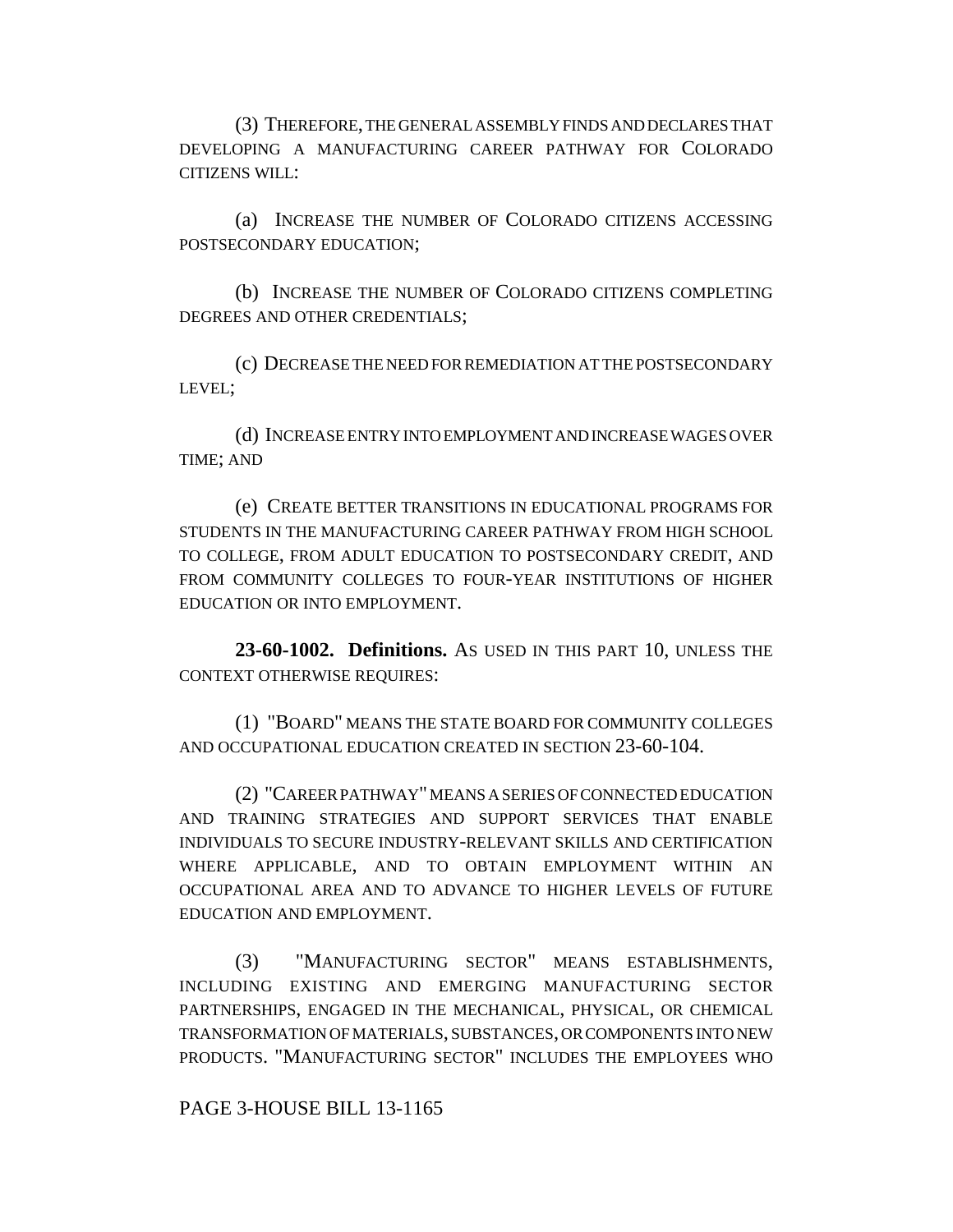PLAN, MANAGE, AND PERFORM THE PROCESSING OF MATERIALS INTO INTERMEDIATE OR FINAL PRODUCTS AND RELATED PROFESSIONALS AND TECHNICAL SUPPORT ACTIVITIES, INCLUDING PRODUCTION PLANNING AND CONTROL, MAINTENANCE, AND MANUFACTURING PROCESS ENGINEERING.

(4) "MANUFACTURING SECTOR PARTNERSHIP" MEANS A COLLABORATION OF BUSINESS AND INDUSTRY, IN PARTNERSHIP WITH PUBLIC WORKFORCE DEVELOPMENT, ECONOMIC DEVELOPMENT, AND EDUCATION PARTNERS, TO ENSURE THAT WORKERS ARE PREPARED TO MEET THE GROWING DEMANDS OF THE MANUFACTURING INDUSTRY SECTOR WITHIN A GEOGRAPHIC AREA.

(5) "STACKABLE CERTIFICATES" MEANS A SEQUENCE OF CREDENTIALS, EACH OF WHICH IS RECOGNIZED BY EMPLOYERS AND, THROUGH PROVIDES A GATEWAY TO EMPLOYMENT AND MATRICULATION INTO A TECHNICAL DEGREE OR ADVANCED STUDY IN A FIELD.

**23-60-1003. Manufacturing career pathway - design.** (1) NO LATER THAN THE 2014-15 ACADEMIC YEAR, THE BOARD, AFTER CONSULTING WITH LOCAL DISTRICT JUNIOR COLLEGES AND AREA VOCATIONAL SCHOOLS, IN COLLABORATION WITH THE DEPARTMENT OF LABOR AND EMPLOYMENT, THE DEPARTMENT OF HIGHER EDUCATION, THE DEPARTMENT OF EDUCATION, AND THE STATE WORK FORCE DEVELOPMENT COUNCIL, CREATED IN SECTION 24-46.3-101, C.R.S., SHALL DESIGN A CAREER PATHWAY FOR STUDENTS WITHIN THE MANUFACTURING SECTOR. THE MANUFACTURING CAREER PATHWAY SHALL CONNECT SCHOOL DISTRICTS, LOCAL DISTRICT JUNIOR COLLEGES, AREA VOCATIONAL SCHOOLS, COMMUNITY COLLEGES, AND FOUR-YEAR INSTITUTIONS OF HIGHER EDUCATION WITH ADULT EDUCATION PROGRAMS, LOCAL WORKFORCE DEVELOPMENT PROGRAMS, AND REGIONAL MANUFACTURING SECTOR PARTNERSHIPS, AND WILL ALLOW A STUDENT TO EARN INCOME WHILE PROGRESSING ALONG THE CAREER PATHWAY.

(2) THE MANUFACTURING CAREER PATHWAY MUST INCLUDE INDUSTRY-VALIDATED STACKABLE CERTIFICATIONS AND MULTIPLE ENTRY AND EXIT POINTS THAT ALLOW STUDENTS OF ALL AGES TO SEEK ADDITIONAL OPPORTUNITIES IN THE MANUFACTURING SECTOR. THE MANUFACTURING CAREER PATHWAY DESIGNED BY THE BOARD MUST INCLUDE, BUT NEED NOT BE LIMITED TO, THE FOLLOWING COMPONENTS:

(a) ALIGNMENT WITH THE SKILLS AND REQUIREMENTS THAT STATE

#### PAGE 4-HOUSE BILL 13-1165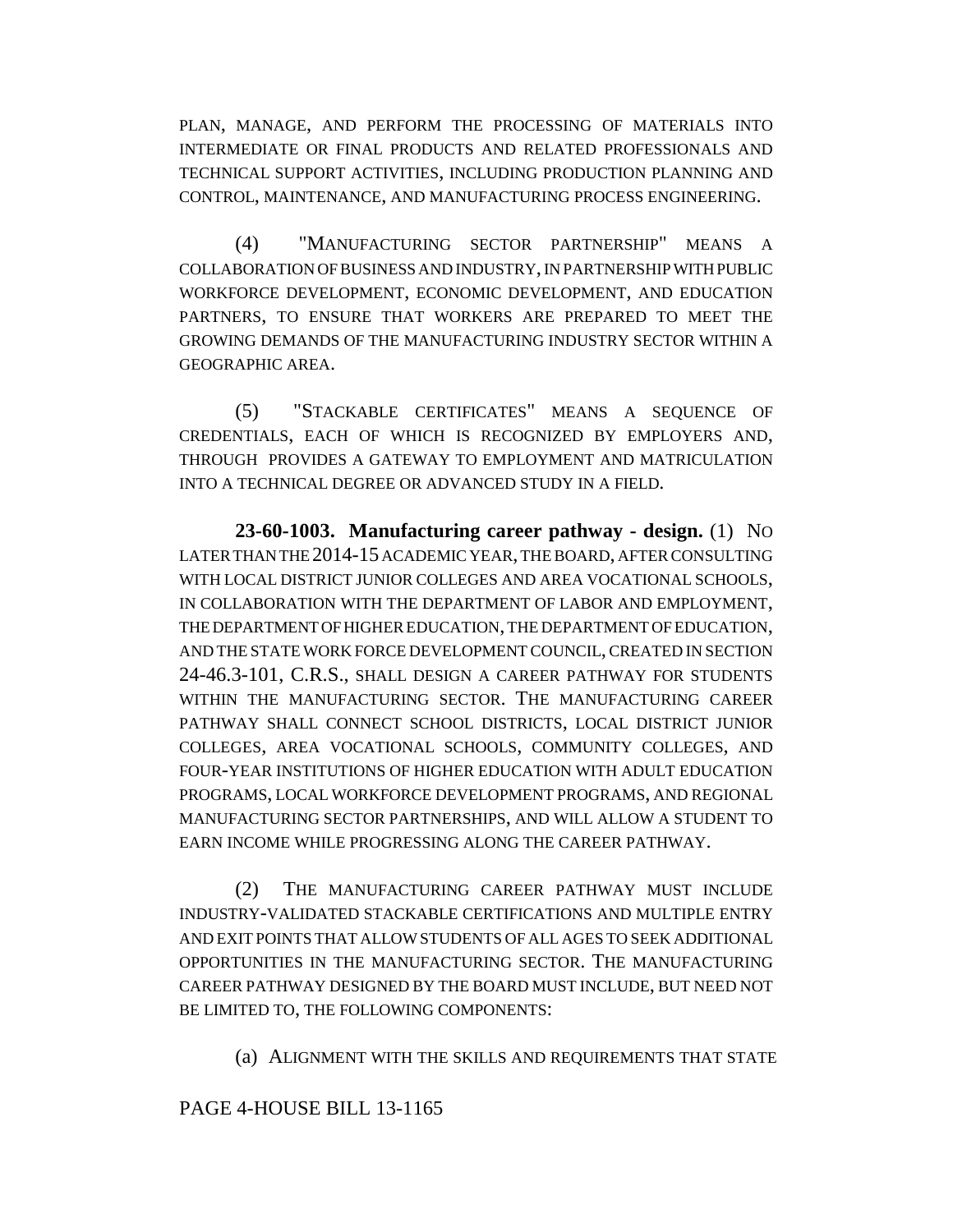AND LOCAL MANUFACTURING SECTOR EMPLOYERS, THROUGH MANUFACTURING SECTOR PARTNERSHIPS, DETERMINE ARE NECESSARY FOR CAREER PROGRESSION IN HIGH-DEMAND OCCUPATIONS WITHIN THE MANUFACTURING SECTOR;

(b) A FULL RANGE OF MIDDLE SCHOOL, SECONDARY, ADULT EDUCATION, AND POSTSECONDARY EDUCATION OPTIONS, WITH A NONDUPLICATIVE, CLEARLY ARTICULATED COURSE PROGRESSION FROM ONE LEVEL OF INSTRUCTION TO THE NEXT, WITH OPPORTUNITIES TO EARN POSTSECONDARY CREDITS, MAXIMIZE CREDIT FOR PRIOR LEARNING, AND SECURE INDUSTRY-VALIDATED CREDENTIALS;

(c) TECHNICAL SKILL ASSESSMENTS AT MULTIPLE POINTS IN THE MANUFACTURING CAREER PATHWAY THAT LEAD TO INDUSTRY CERTIFICATIONS OR OTHER VALUE IN EMPLOYMENT, INCLUDING ADVANCED PLACEMENT INTO A HIGHER LEVEL OF TRAINING;

(d) ACADEMIC AND CAREER COUNSELING RESOURCES, BEST PRACTICES IN WRAP-AROUND SUPPORT SERVICES, PARTICULARLY AT TRANSITION POINTS ALONG THE MANUFACTURING CAREER PATHWAY, AND SUPPORT AND DEVELOPMENT OF INDIVIDUAL CAREER AND ACADEMIC PLANS; AND

(e) CURRICULUM AND INSTRUCTIONAL STRATEGIES THAT ARE APPROPRIATE FOR ADULT STUDENTS AND THAT EMBED LEARNING AND SKILL BUILDING IN A WORK-RELATED CONTEXT.

**23-60-1004. On-line information - manufacturing career pathway.** (1) AFTER THE DESIGN OF THE MANUFACTURING CAREER PATHWAY IS COMPLETED PURSUANT TO SECTION 23-60-1003, THE DEPARTMENT OF HIGHER EDUCATION, IN COLLABORATION WITH THE DEPARTMENT OF LABOR AND EMPLOYMENT, SHALL POST INFORMATION CONCERNING THE CAREER PATHWAY ON THE STATE-PROVIDED, FREE ON-LINE RESOURCE COMMONLY REFERRED TO AS "COLLEGEINCOLORADO.ORG".THE FOLLOWING INFORMATION MUST BE INCLUDED:

(a) MANUFACTURING SECTOR CAREER AWARENESS;

(b) SALARY AND WAGE INFORMATION FOR MANUFACTURING SECTOR CAREERS;

## PAGE 5-HOUSE BILL 13-1165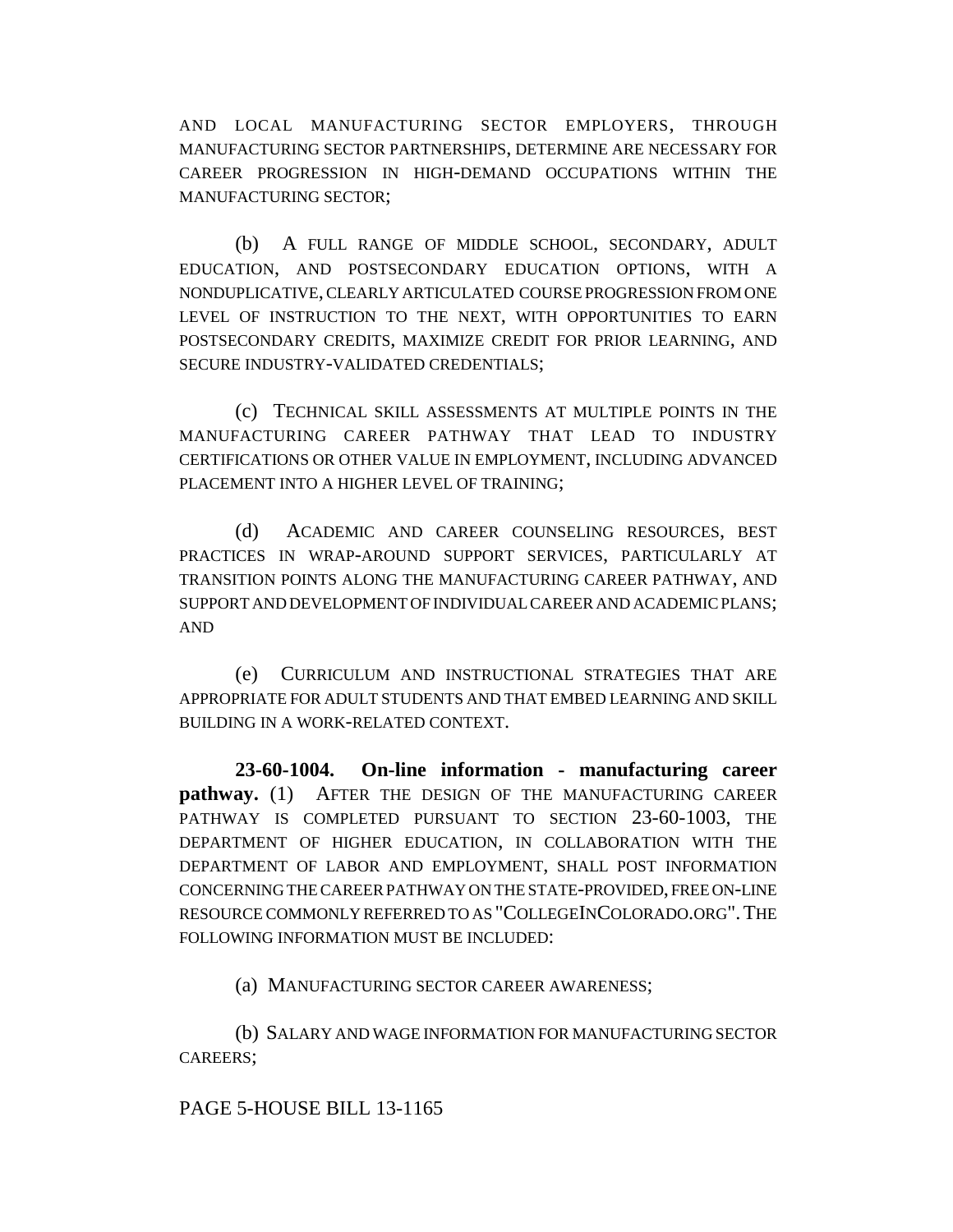#### (c) THE MANUFACTURING SECTOR EMPLOYMENT FORECAST;

(d) INFORMATION ON PROGRAMS WITHIN THE MANUFACTURING CAREER PATHWAY, SERVICES PROVIDED, AND FINANCIAL AID OPPORTUNITIES FOR STUDENTS; AND

## (e) ON-LINE STUDENT SUPPORT SERVICES.

**SECTION 2. Appropriation.** (1) In addition to any other appropriation, there is hereby appropriated, out of any moneys in the general fund not otherwise appropriated, to the department of higher education, for the fiscal year beginning July 1, 2013, the sum of \$559,165, or so much thereof as may be necessary, to be allocated for the implementation of this act as follows:

(a) \$84,565 for Colorado commission on higher education financial aid for need based grants; and

(b) \$474,600 for the college opportunity fund program for fee-for-service contracts with state institutions.

(2) In addition to any other appropriation, there is hereby appropriated to the department of higher education, for the fiscal year beginning July 1, 2013, the sum of \$474,600 and 1.5 FTE, or so much thereof as may be necessary, for allocation to the state board for community colleges and occupational education state system community colleges for expenditures related to the implementation of this act. Said sum is from reappropriated funds received from the appropriation made in paragraph (b) of subsection (1) of this section.

**SECTION 3. Act subject to petition - effective date.** This act takes effect at 12:01 a.m. on the day following the expiration of the ninety-day period after final adjournment of the general assembly (August 7, 2013, if adjournment sine die is on May 8, 2013); except that, if a referendum petition is filed pursuant to section 1 (3) of article V of the state constitution against this act or an item, section, or part of this act within such period, then the act, item, section, or part will not take effect unless approved by the